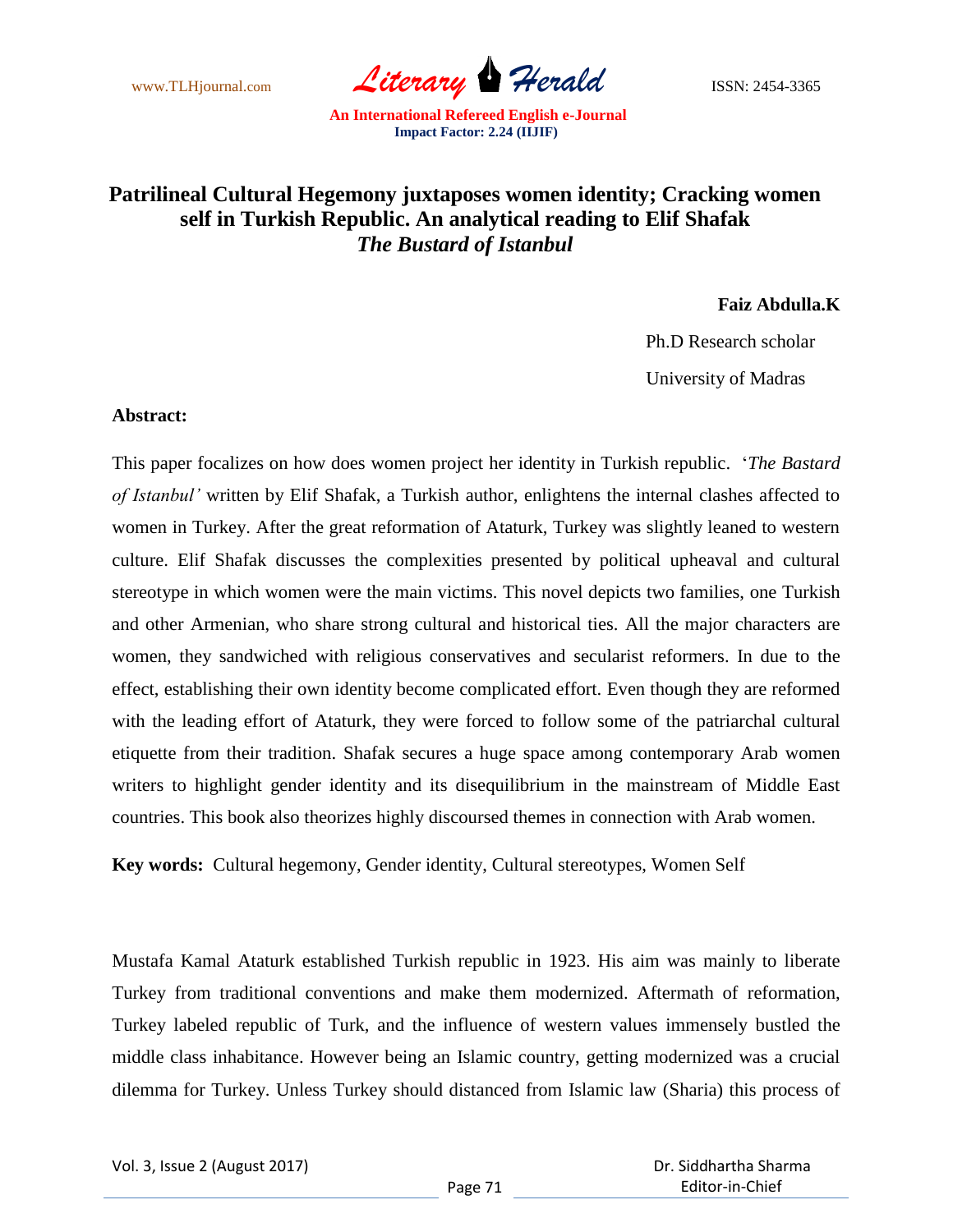www.TLHjournal.com *Literary Herald*ISSN: 2454-3365

modernization was almost incomplete. His reformation indeed made a new appearance of Turks, especially Turkish women started to unveil their scarf. Ataturk capsules women"s rights and duties in a new system of appearance.

Under those circumstances Turkish women have a quite different nature from their sisters in the neighboring countries. Rather than fighting straightly for their humanitarian needs, they have been received these needs in a silver tray from Ataturk. Elif Shafak"s *The Bastard of Istanbul* intensifies a hybrid space where Islamists defends their right to practice religion, and the other hand Kamalists advocated secularist democracy. *The bastard of Istanbul* challenges traditional conventions of westernization and Characters portrayed by Shafak, are collectively unanimous. All lead characters are women and cracking their identity in different ways.

Like most of the South Asian countries Middle East countries were also under British colonization. In due to the effect of Anglophone, there was a reflective literary outburst over the tiny territories of Middle East. But the list of Arab English writers was not impressive. By the end of twentieth century this languid phase abruptly vanished and plentiful writers came to stick on this label. Majority of these were women writers. Along with, they were Arab- British or American immigrants or daughters of early Arab-American immigrant. Apparently the narratives disclosed within the specific hybrid frame work. However the narrative written in this phase has been labeled under few theoretical framework like post-colonialism, feminism, Hybrid or Anglophone literary discourse.

*Bastard of Istanbul* enlightens to the deep level of Turkish societal life. It grapples with the dark legacies of the country's Armenian genocide. And also highlight internal clashes of women affected in family, society and even in country. As matter of fact Elif Shafak mentions Turkey is a country belong to men. She said that, Turkey politics at local, regional and national level are overwhelmingly male. "It is very masculinity, it is very divisive and it is very aggressive". In her view the term sister hood is highly applauded rather than feminism in Middle East. *Bastard of Istanbul* is a powerful narration that has established a huge literary space for Shafak. Being her second novel Elif Shafak confronts various social issues affected to women in the country. In a deep scan *The Bastard of Istanbul* raises several thought provoking questions. In which women

Vol. 3, Issue 2 (August 2017)

 Dr. Siddhartha Sharma Editor-in-Chief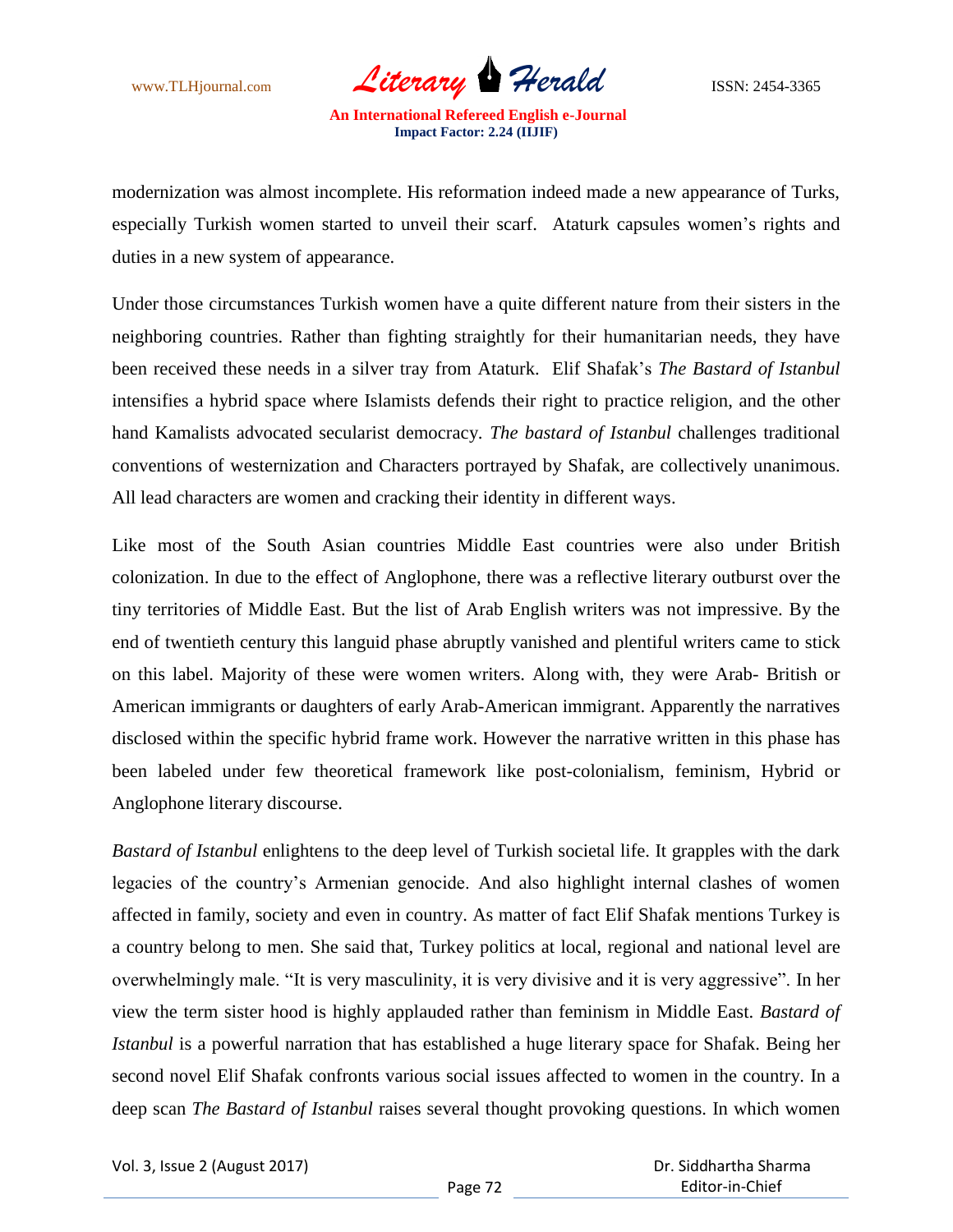www.TLHjournal.com *Literary Herald*ISSN: 2454-3365

characters and their identity are major discussion along with the influence of religious conservatism and secular ideas. Women in this novel create many rules for themselves, and those rules were antithetical to the present circumstances of society.

Kazanci family was destined with early death of male members for many years. There was no male patron in the family except Mustafa Kazanci. Yet he left Istanbul and settled in Arizona for higher study. So head of the family was Grand ma Gulsum, who handles all managements of the family. Mustafa kazanci has been treated with love and affection more than his sisters. He was considered as a precious gem in the family. Levant Kazanci had an obsession on having a boy to hear his surname. A series of measures have been taken to protect him from brutal fate of early death of male members in the family. He was treated as a king in the family. Being a male member his freedom was unlimited. At the same time female members should be more alert to get away from the hands of evils. Treating a male child was not same as treating a female child in that society. They become chastity conscious that ultimately transformed a safety measurement to reckon the woman worth. This consistent outrage towards women reflectively seen in *The Bastard of Istanbul*. Consequently women become "hyphenated self" in a reformed society. By arguing this view from feministic perspective, undoubtedly these women are treated with prejudices. Since they are not migrants, or exiled. They are natives itself. But despite of the fact, their identity itself criticized by conventions of patriarchal supremacy. That directly shoots cultural identity of women and constrained with patriarchal walls.

Immediately after their father's death and brother's departure to the University of Arizona, all four sisters left under the matriarch Grand ma Gulsum. Zeliha, Banu, Feride and Cevriye along with Asya, the illegitimate daughter of Zeliha are the typical women characters. Asya, the protagonist of the novel being treated as Bastard. When Zeliha decided to protect her baby inside the womb, grand ma Gulsum exclaimed "A Bastard, you want to bring into this family, a child out of wedlock. A Bastard"! (29) The words hang out in the air Gulsum again continued to blame Zeliha on account of her pregnancy. She was ridiculed on her revolutionary decision of protecting baby inside the womb rather than just to get aborted. This pathetic condition paradoxically made juxtaposition on Zeliha"s modern life style. Grand ma Gulsum disgraced her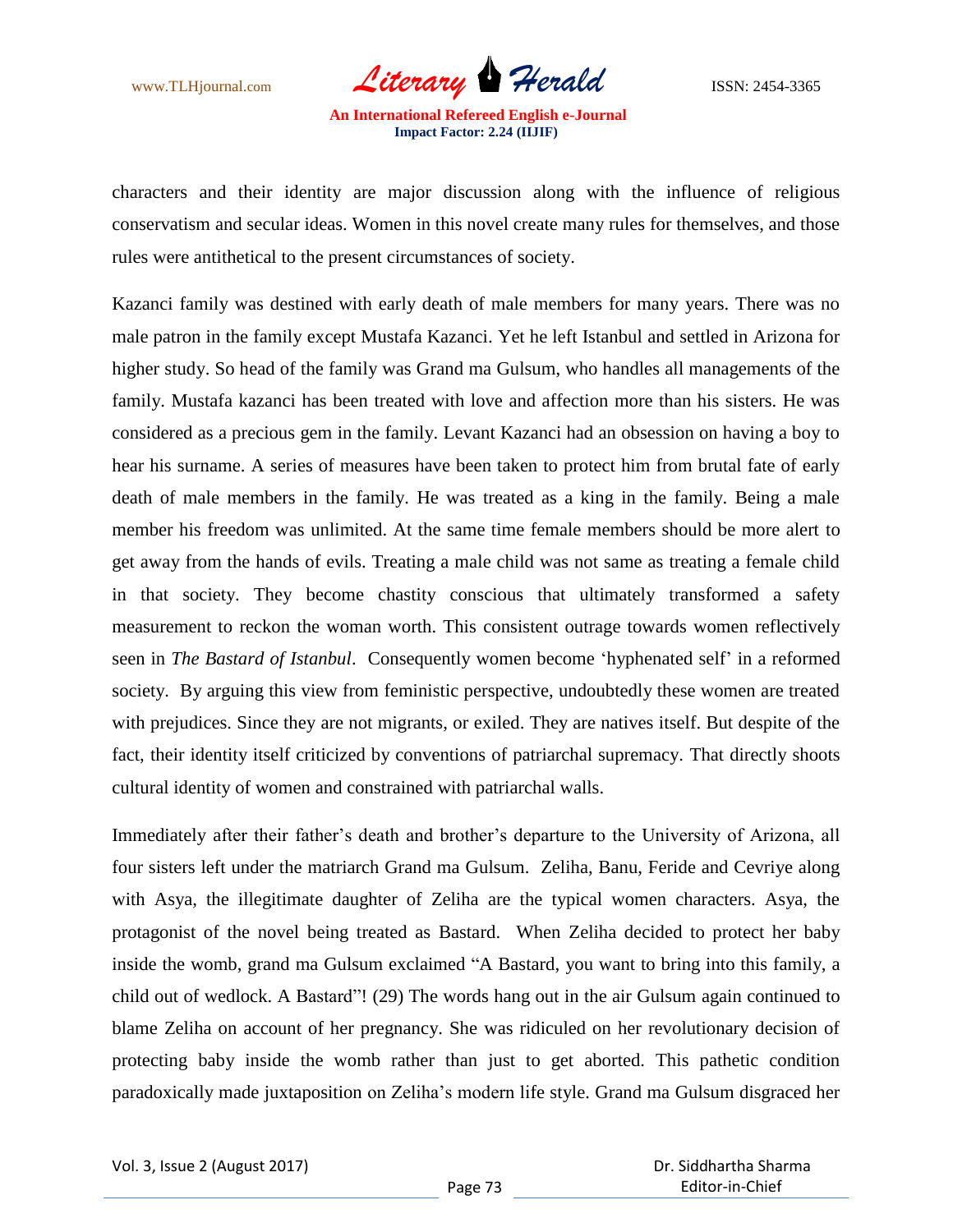www.TLHjournal.com *Literary Herald*ISSN: 2454-3365

heels, short skirt and make up. "This is what happens when you dress up ... like a whore" (29). Cultural hegemony enumerates through male constructed stereotypes. That typically portrayed by the character Zeliha. Among all Kazanci women she was the only one who openly irreligious.

If there is male patron in kazanci family, he would have killed Zeliha. So that she should thank Almighty. It is an admonition, Grand ma Gulsum conveyed Zeliha. This indication vehemently confronted patriarchal power over women in society. Furthermore this multi settings of cultural divergence sandwiches women lives in Turkey. Obviously they are advanced with Ataturk reformative implementations. On the other hand their ethical etiquette transforms them to withdraw themselves from the constructed tagline so called reformation. One of the striking elements Shafak constituents in her women characters are to escape from this conventional framework. They never fixed and followed cultural stereotype, instead there was a wide effort to implant their self.

In order to highlight this escapism Shafak assuredly represented through the characters like Zeliha, Cevirye, Asya and Armanoush. At the beginning part of the novel, Zeliha's revolting approaches conceptualizes the difficulties to preserve women identity. In fact the great reformer Ataturk himself made relaxation of practicing religion and culture but the remote phase of same society still waits to find the enlightenment of equality and equal participation of women in social life. Culturally women deprivation and men amelioration widely debated in this novel. This clash between male domination and female submission are not only pertained philosophical and intellectual discourse. But masculine strength over feminine impotence proves that women are being a hyphenated object since these biological differences exists. Ataturk concept of Turkish women was modern and intelligent in their societal outlook. On the other hand, religious conservatives strongly disputed to preserve traditional chastity of women. Likewise these traditional approaches were also customized through the character Grand ma Gulsum.

Kazanci's new generation representative was an immaculate daughter of Zeliha, who gladly accepts bundle of love from her aunties. Asya kazanci labeled as bastard, because she has unknown father. Subsequently her identity also asymmetrically patterned. She realized that she was a bastard, only at the age of eight. In addition the unequal treatment of society made her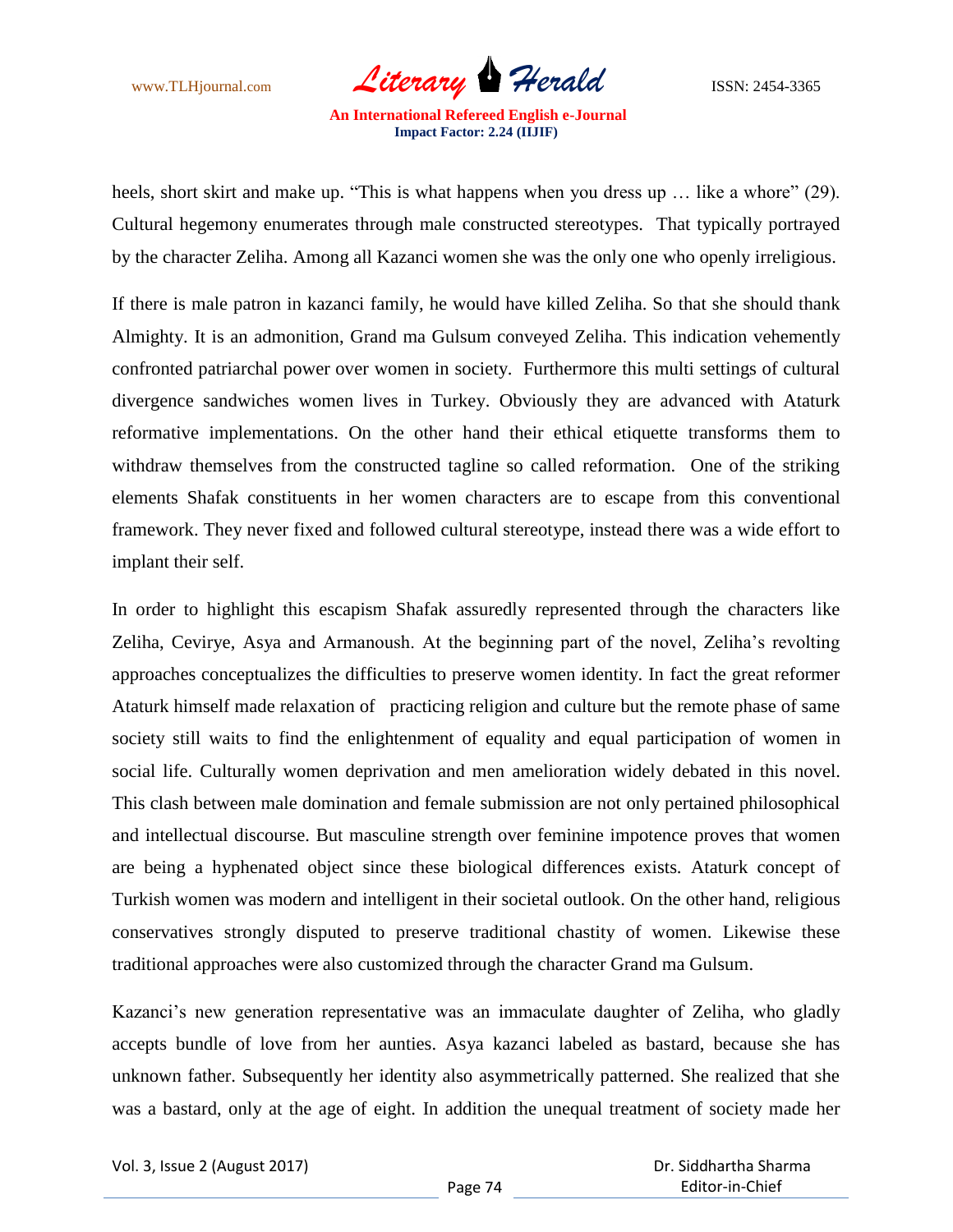www.TLHjournal.com *Literary Herald* ISSN: 2454-3365

more reclusive. Asya pretend to console herself. Nearing her eighth birth day Asya plundered the pill box and swallowed all capsules she found there. It was a suicide attempt. She was utmost sure the fact that, in a family like hers, she wouldn"t have privileged for suicide. Finding consolation was finally confronted with her deep passion towards music. Her obsession towards music was a great relief from the frustrated burdens of her surroundings. Her musical fixation was Johnny Cash, an American pop singer. His songs ultimately rooted existentialistic ideas. That makes enabled Asya to think in contrary of current system. Eventually to be an agnostic and nonconformist, Asya kept a long distance from angelic influences for shaping her selfhood.

The institution "marriage" widely criticized on the other phase of the novel. Marriage is confronting the way of subjugation under male dominancy. Husband bossy figure over wife make her objectivity more complexes. The voice of a woman after marriage becomes more complicated. Rose was married by Barsam, an Armenian American and delivered a baby girl. Her post marital life was desperately offensive. Parents are more privileged to name their little baby. But at the same time things were quite disappointed for Rose. Although she had certain optional names like Annie or Katie or Cyndie etc, she convoluted with the burdened pressure of husband's family rather than simply to name one's own child, she awfully accepted the name Armanoush, sounded quite traditional. In view of this, dispensing women opinion is hardly difficult one. Especially Barsam family is migrants in America. Irrespective of migrants, male chauvinism is universally perceived. By the same token, women mistreated and not even considered her opinions at least once for naming her baby. Rose effectuates many lessons from her marriage with Barsam. That eventually she realized, whenever dates with Musthafa kazanci, She has been transformed into a silent creature in many ways. Her own arguments essentially are not justified. Post marital chronic resentment not only made you quite irrational and unreason perfectly, but sometimes it perfectly turns into reasonable.

Shafak portrays mother figured women in a deep ridiculous manner. Zeliha and Rose in spite of being from different continents reflected a collective unconsciousness of whole women in the world. They were out of affection towards their daughters. Asya never calls Zeliha as mom; instead she used to call her mom Auntie. It is a sheer transformation from generation to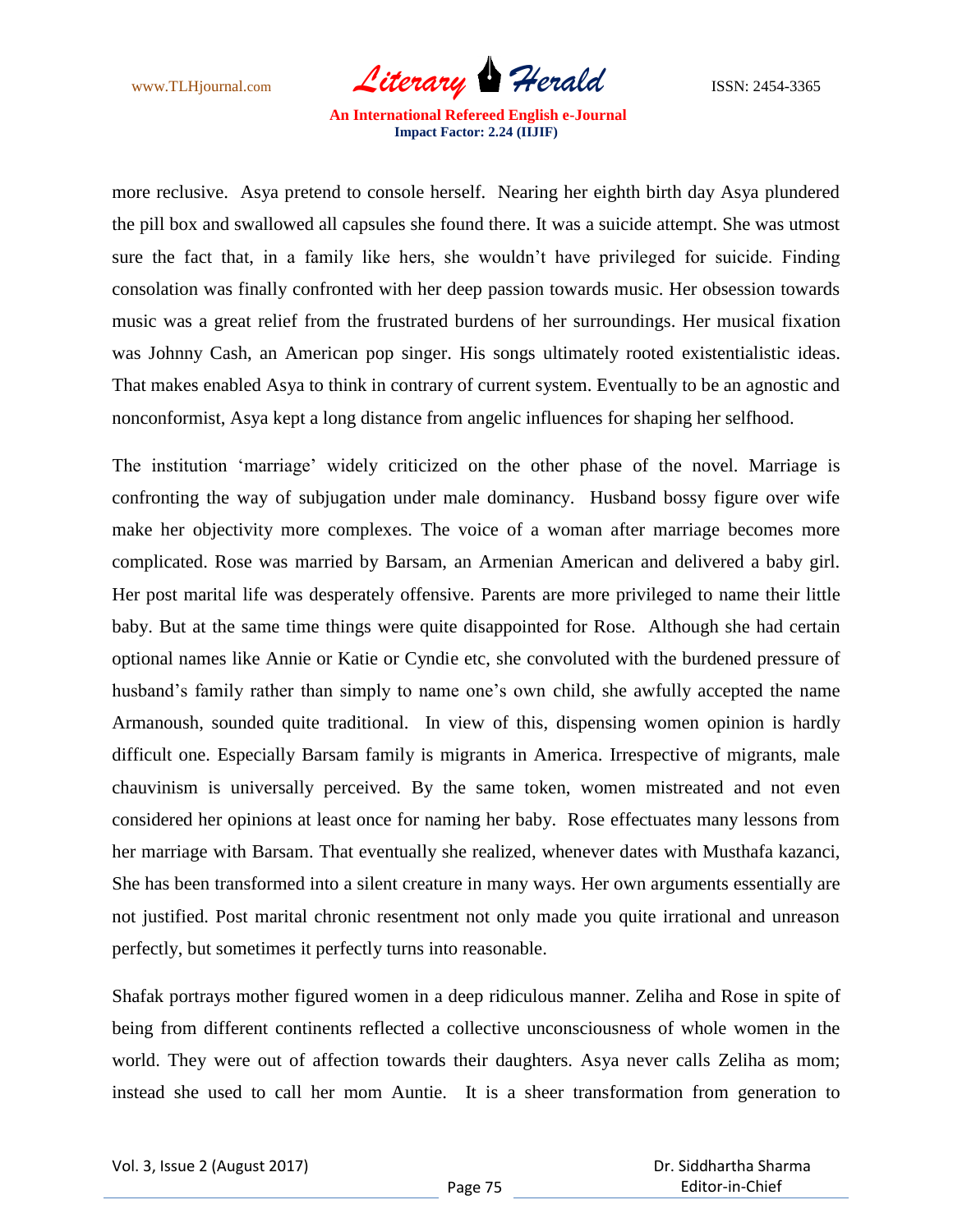www.TLHjournal.com *Literary Herald* ISSN: 2454-3365

generation. As an illustration, this cultural transition obviously identified in Asya and Armanoush. They are the victims of the coming generation. Henceforth their identity patterned in reversed manner. They were relatively unreserved. Their timely appeals towards cultural mismatches sharpen their social life.

Marshall Berman's and Rita Felski's arguments that "modernity cannot be reduced to a monolithic worldview. To be a modern, mean live a life of paradox and contradiction".

Occasionally these fluctuating imbalances distressed to the women in *Bastard of Istanbul,* which subtly executed in a political gender discourse. The gender of modernity process inscribes that modernity is an unstable process. In both rural and urban areas of Turkey shows that around 50 percent surveyed married persons treated, women as an instrument of satisfaction. Further more women inferiority in Turkish society flashes a preference for boy and patriarchal- patria lineal tradition. Correspondingly it has proved in the treatment of Mustafa kazanci. Their father believes that only a male child can preserve family lineage. In fact this system pursued all over the middle-east especially in Turkey. Gradually it stormed a collective unconscious. As a result, women were treated with this prejudice. The whole society itself leaned towards patriarchal desired stereotype, in which she is constrained to develop a domicile identity rather than seeking a self hood. In her view Deniz Kandiyoti, a famous academician in the field of gender studies in middle-east states that "the responsibility of preserving women"s honor is oppressive for Turkish men who are expected to live up to the ideals of male superiority". She notes that men tend to engage in violent acts in order to reassert their domination over women like Zeliha, who refuse to conform to the moral codes of Turkish society. At the end of the novel Zeliha proves idealness of Mustafa Kazanci, was only a fake flattery. She deconstructs the whole system by bringing the fact that Mustafa is raped Zeliha and the so called Bastard Azya is the daughter of Mustafa and Zeliha.

Religion imparts a powerful legitimacy to men to subordinate women. The reformative transformation carried out in Turkish society only after 1920. Another striking feature of women that, how does superstitious belief influence by the character Auntie Banu. She was expertise telling fortune. Art of clairvoyance would have professionalized and take an oath that never to receive male customers. The reason behind this oath is rather certain. Women can be easily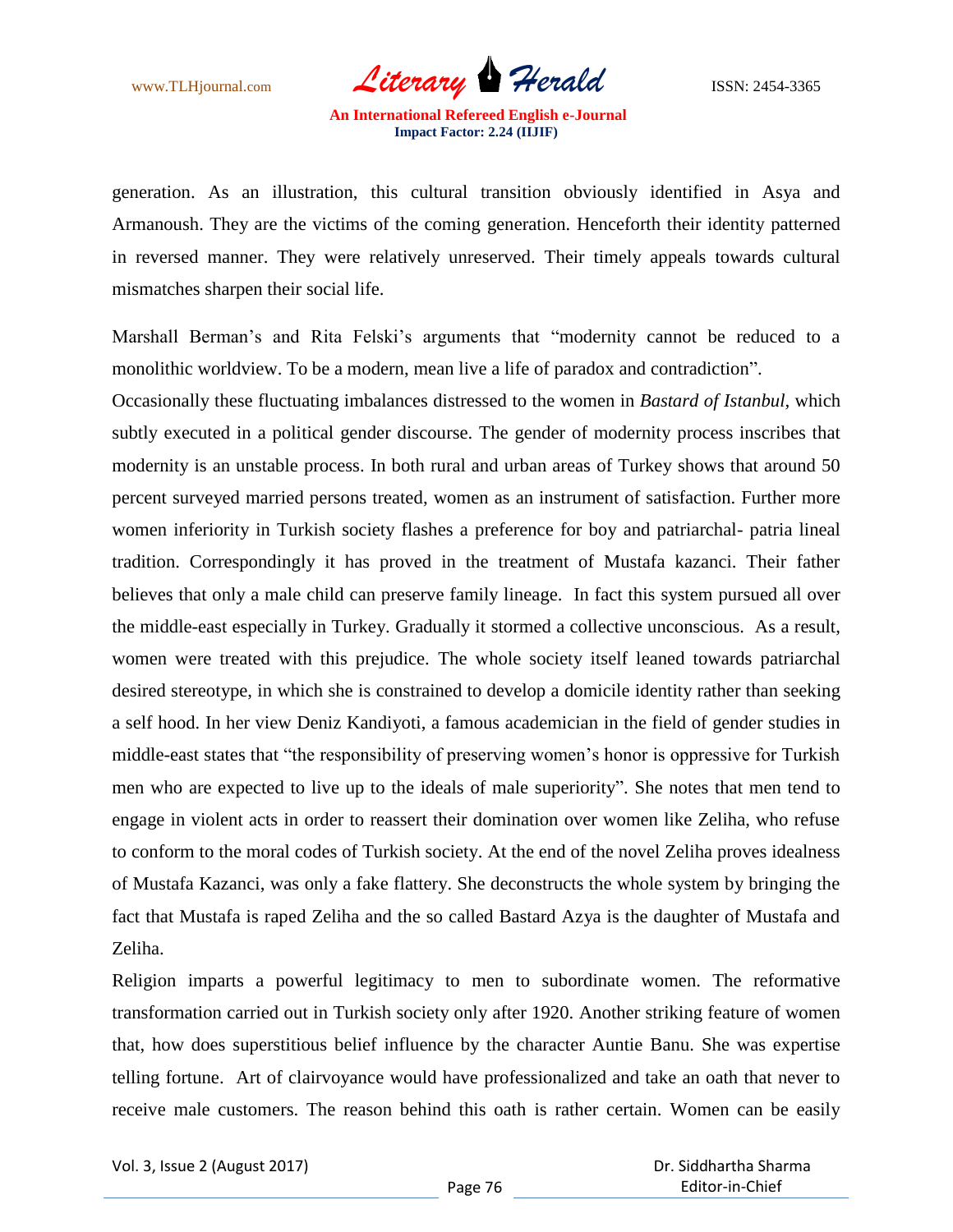www.TLHjournal.com *Literary Herald* ISSN: 2454-3365

trapped with fortune telling. Because those women eagerly anxious to hear their fortune in one way or other. It enumerates that majority of women were equally enthusiastic for their release.

Meanwhile the middle and upper class variations bothered leading women characters in this novel. Asya was sandwiched with middle class and upper class conflicts. Having a middle class background her mother consistently compelled her to be independent. Shafak portrays the necessity of being self sufficient especially women. Zeliha"s tattoo parlor is a suitable example for this. Even though tattooing is prohibited in Islam, her approach was quite positive one. In contrast, it was difficult to manage a tattoo parlor in an Islamic country especially run by women.

Café Kundera one of the most compelling evidences to deconstruct conservatives. It is the centre of learning and exploring oneself. "A small coffee shop on narrow, snaky street on the European side of Istanbul"(76). Nobody knew why is it named so? Directly it doesn"t have any connection with novelist Millen Kundera. Yet it was an unrestricted space where people can liberate themselves from conventions. Asya was a regular visitor to café Kundera. Within few years this café will be turned in to one of the most liberal zones in Istanbul. Because "modernist wants Turks to forward, at the same time traditionalist want them to pull backward"(81). If they put two steps forward then one step will be backward. This enforcing pressure make them sandwiched. Asya strongly protested against these conventions existed in society. Sometimes they feel themselves itched within these system of society. This half modern and half traditional make Asya distressed completely, and that point often overlooked as one of the reasons of her suffocation in family. She finds solace only at the café Kundera. Where she smiled candidly and talked unreservedly.

Hence the symbolical broadness of café Kundera occupies an influential role shaping Asya Kazanci character. On the other way it is a gateway of liberation especially woman like Asya. Tolstoy and his wife were regular visitors in this café. His wife often raises her voice for women rights. She was completely antithetic on male domination. In her opinion it is a lifelong phenomenon. "All talented women repressed by talented man" (85). She is also experienced in same way.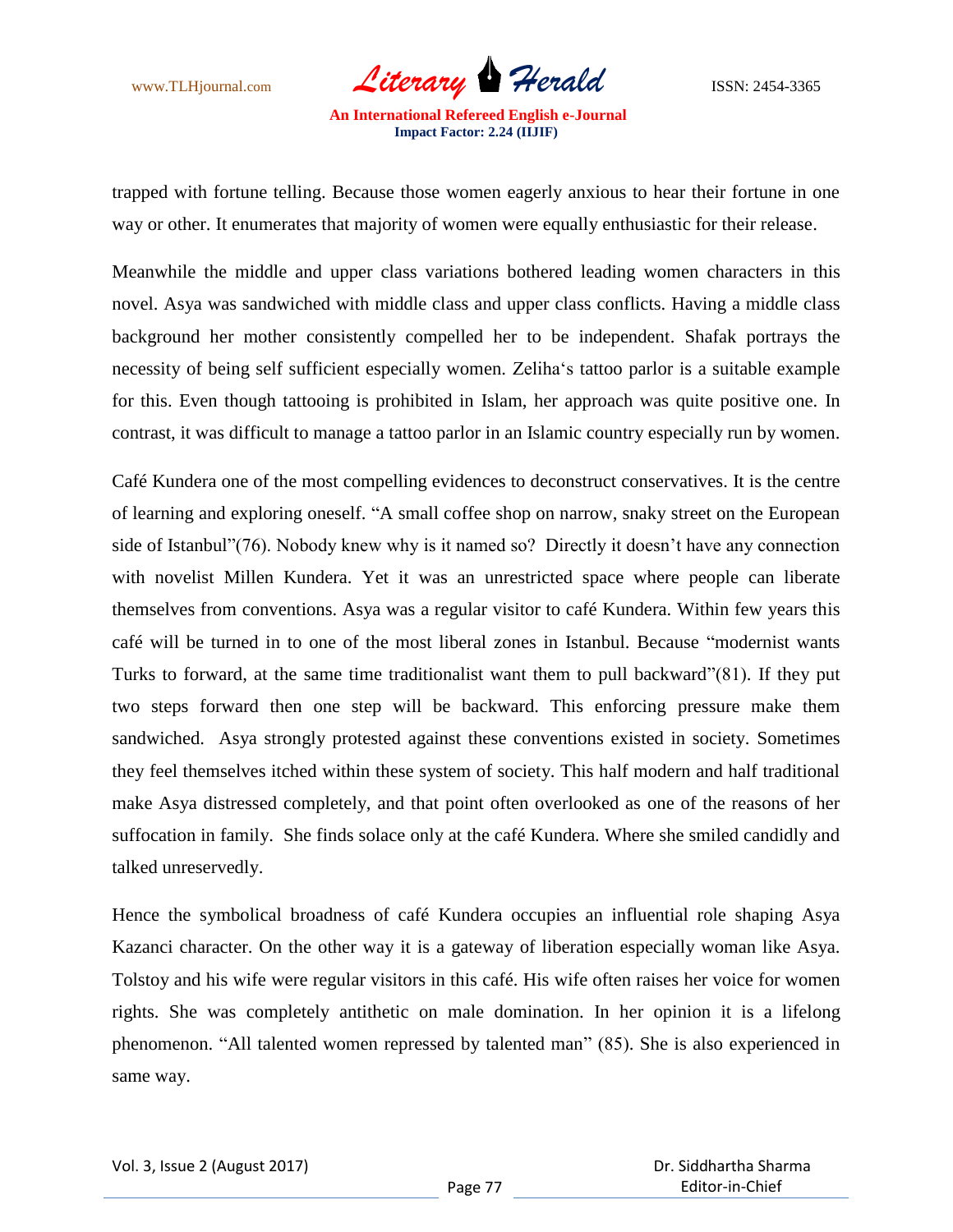www.TLHjournal.com *Literary Herald* ISSN: 2454-3365

"Recognition! That's what I want the whole world to admit that if given opportunity. Just because she was a women. Because she was very talented women oppressed by a very talented man"(86)

In café Kundera people were treated equally. All of their repressed feelings openly debated with the current social circumstances of Turkey. Shafak consciously marked café Kundera a space to cultivate various discourses of depressed characters. Since all their feelings are collective and they have to escape from the disdainful boundary and solidly eschew patriarchal norms from their life.

Armanoush is the step daughter of Mustafa Kazanci. She appears in the novel quite often to find her identity. Being Diaspora Armanoush exhaustively collect her fragmented family association from past. But her mother Rose wanted her to wedlock immediately. Unfortunately Armanoush passion towards books has not identified by anyone. In long run, she was a book warm. Whenever a woman read books she will be well advanced to all worldly systems. Similarly Armanoush was also distinguished with her attitudes and approaches. She mould up her intellectual beauty by reading widely rather than maintaining her physical beauty. Her family was under pressure looking a suitable boy for her. But she was quarreled with proposal by all means. A serious challenge here, in fact no one came to realize her intellectual power. It was rather a worthless effort especially for a girl. If she is well maintained her physical beauty, she would have married soon. This is a way of system carried out in every society. Here also women treated exquisitely for patriarchal expectations.

"You are a beautiful young woman who deserves the best man in the world. Now let"s see a little feminine glamour put some lipstick miss"(105)

The association of these words purely an implication with Armanoush fairness, and this should be well maintained for the sake of marriage. By analyzing the fact, feminine glamour stand parallel to masculine thirst. In which whatever the quality and achievement she acquired cannot be reckoned. Her deep reading and versatile knowledge never treated as a proud quality.